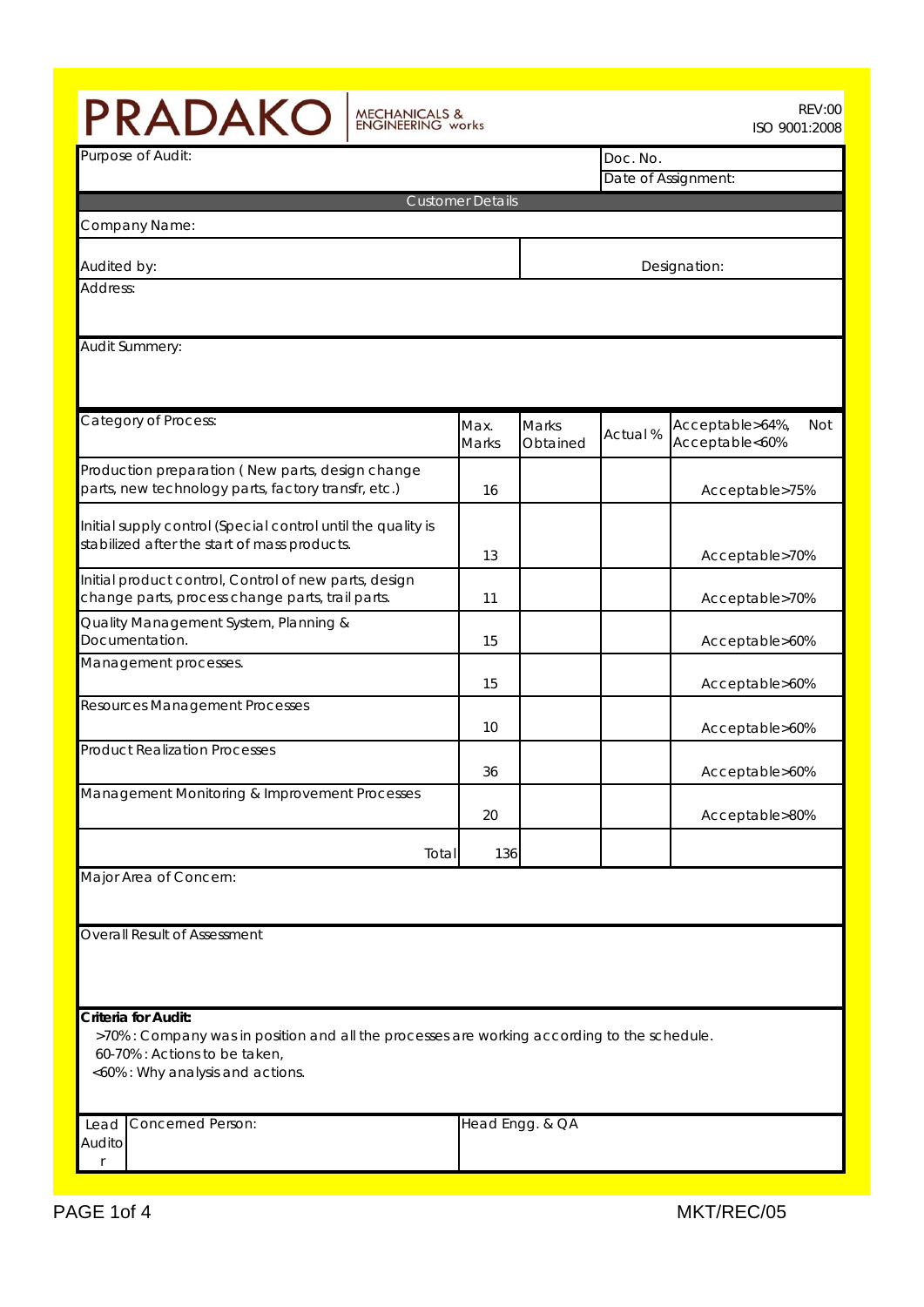|     | <b>CUSTOMER SATISFACTION SURVEY CHECK LIST</b>                                                                                                                                          |              |        |                         |         |  |
|-----|-----------------------------------------------------------------------------------------------------------------------------------------------------------------------------------------|--------------|--------|-------------------------|---------|--|
|     | S.No. Process & Check Point                                                                                                                                                             | Points       |        | <b>Assessor Comment</b> | Remarks |  |
|     | Production Preparation (New parts, design change, new<br>technology parts, Factory trnsfer, etc.)                                                                                       | Max          | Actual |                         |         |  |
| 1.1 | Is the procedure for production is according to<br>the ISO standards?                                                                                                                   | 4            |        |                         |         |  |
| 1.2 | For critical parts do we check the process under<br>supervision of engineer.                                                                                                            | 4            |        |                         |         |  |
| 1.3 | Do we carryout the quality improvement<br>activities.                                                                                                                                   | 3            |        |                         |         |  |
| 1.4 | Do we prepare the timing plan and scheduling<br>for the incoming orders.                                                                                                                | 3            |        |                         |         |  |
| 1.5 | Are we opting the new technologies for new<br>parts manufacturing.                                                                                                                      | 2            |        |                         |         |  |
|     | Initial Supply control. (Special control until the quality is stabilized after the start of mass production)                                                                            |              |        |                         |         |  |
| 2.1 | Is the period for initial supply control and the<br>intended activities defined in a procedure.                                                                                         | 3            |        |                         |         |  |
| 2.2 | Are the special control item and method during<br>the initial supply control period decided.                                                                                            | 3            |        |                         |         |  |
| 2.3 | Do we measure the process capability of critical<br>parameters and improve it if found less than<br>specified?                                                                          | 4            |        |                         |         |  |
| 2.4 | Do we carry out the initial supply control for sub-<br>vender parts                                                                                                                     | 2            |        |                         |         |  |
|     | Is the Process which is producing initial supply<br>control products clearly identified with displays<br>for attention of operators and management?                                     |              |        |                         |         |  |
| 2.5 |                                                                                                                                                                                         | $\mathbf{1}$ |        |                         |         |  |
|     | Initial product control, control of new parts, design change parts, process change parts, trail parts                                                                                   |              |        |                         |         |  |
| 3.1 | Is the defination of initial product (including the<br>change item/point) clearly defined in the<br>procedure?                                                                          | 3            |        |                         |         |  |
| 3.2 | Is the initial product tag attached on the product<br>from the changed process, and is the<br>identification of initial product supply controlled<br>throughout the vendor processes?   | 3            |        |                         |         |  |
| 3.3 | Do we perform the inspection of initial products<br>and preserve the records for the specified<br>storage period?                                                                       | 1            |        |                         |         |  |
|     | Is the acceptance criteria suitable?<br>(particularlyfor those items for which either<br>specifications are not decided or tolerances are<br>not specified in the drawings by customer) |              |        |                         |         |  |
| 3.4 |                                                                                                                                                                                         | 1            |        |                         |         |  |
| 3.5 | Are the performance and durability evaluation of<br>product carried out either in company or by<br>external organization?                                                               | 1            |        |                         |         |  |
| 3.6 | Is the procedure for dealing with rejected<br>products during the initial product check<br>defined?                                                                                     | 1            |        |                         |         |  |
|     | Do we check wether the inspection report and<br>initial product tag are attached during the<br>shipment of initial products to customers?                                               |              |        |                         |         |  |
| 3.7 |                                                                                                                                                                                         |              |        |                         |         |  |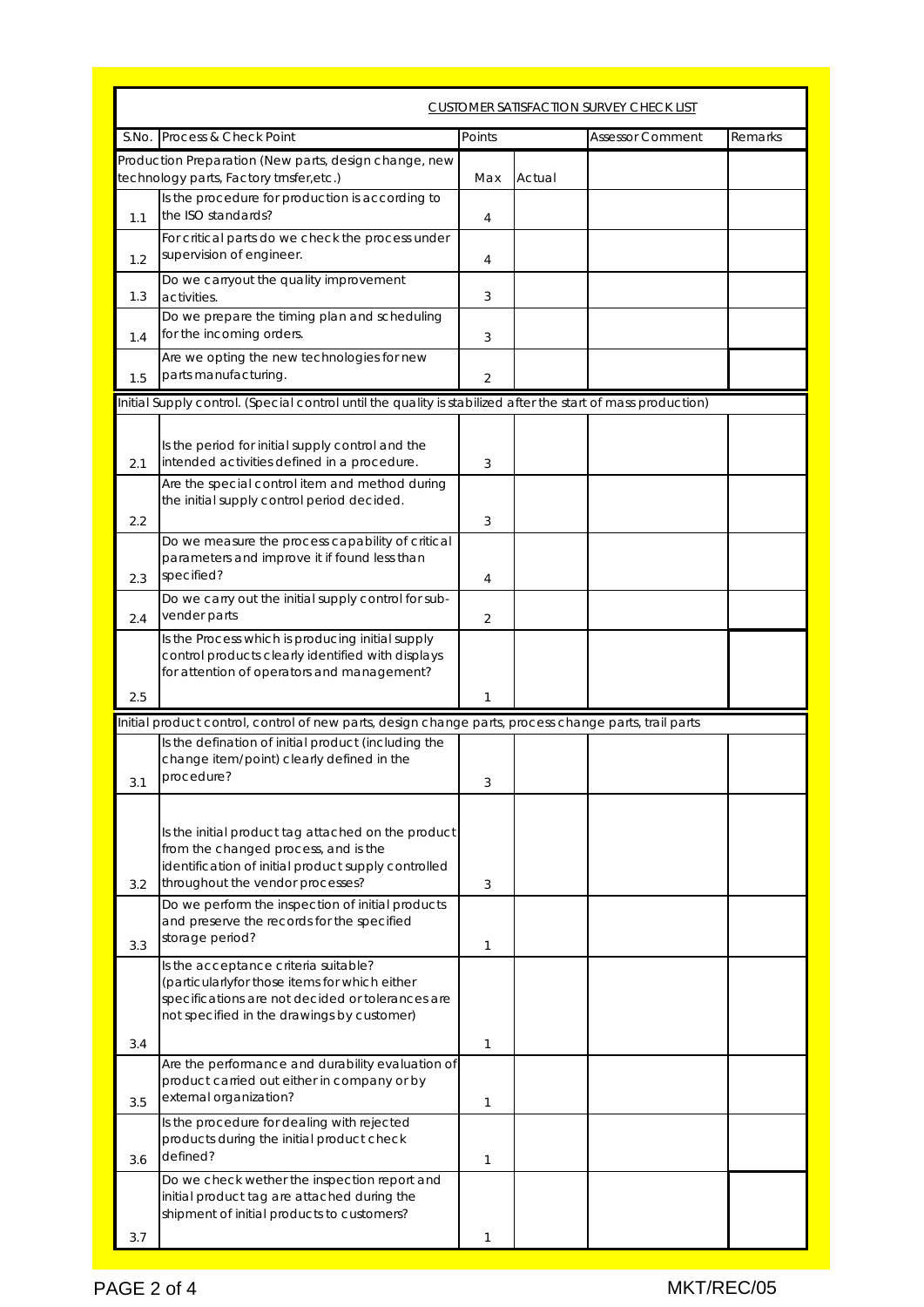|                                                          | Quality Management System, Planning & Documentation |   |  |  |  |  |  |
|----------------------------------------------------------|-----------------------------------------------------|---|--|--|--|--|--|
|                                                          |                                                     |   |  |  |  |  |  |
|                                                          | Are appropriate documents prepared?                 |   |  |  |  |  |  |
| 4.1                                                      | (CQP, QM, WI, Designs, CP, PS, etc)                 | 5 |  |  |  |  |  |
|                                                          | Are we maintaining all the above mentioned          |   |  |  |  |  |  |
|                                                          | documents correctly & updated frequently?           |   |  |  |  |  |  |
|                                                          |                                                     |   |  |  |  |  |  |
| 4.2                                                      |                                                     | 5 |  |  |  |  |  |
|                                                          | Do our Quality Objective include the                |   |  |  |  |  |  |
|                                                          | customer/product Specific Quality Objective?        |   |  |  |  |  |  |
| 4.3                                                      | Did you cheched.                                    | 2 |  |  |  |  |  |
|                                                          |                                                     |   |  |  |  |  |  |
|                                                          | Are Process established & implemented to            |   |  |  |  |  |  |
|                                                          | communicate the Quality Policy, Quality             |   |  |  |  |  |  |
|                                                          | Objectives & performance of Quality                 |   |  |  |  |  |  |
| 4.4                                                      | Management System Processes.                        | 3 |  |  |  |  |  |
|                                                          |                                                     |   |  |  |  |  |  |
|                                                          | Management Processes                                |   |  |  |  |  |  |
|                                                          | Is our company structure is according to the        |   |  |  |  |  |  |
| 5.1                                                      | Proper Organizational structure?                    | 3 |  |  |  |  |  |
|                                                          |                                                     |   |  |  |  |  |  |
|                                                          | Did you check the personnel who is responsible      |   |  |  |  |  |  |
|                                                          | for the quality in the company. Does he know        |   |  |  |  |  |  |
|                                                          | about the responsibility & autority assigned?       |   |  |  |  |  |  |
| 5.2                                                      |                                                     | 4 |  |  |  |  |  |
|                                                          |                                                     |   |  |  |  |  |  |
|                                                          | Does our Management monitor the performance         |   |  |  |  |  |  |
|                                                          | of Quality Management System Processes?             |   |  |  |  |  |  |
| 5.3                                                      |                                                     | 3 |  |  |  |  |  |
|                                                          | Does the Management deploy continual                |   |  |  |  |  |  |
|                                                          |                                                     |   |  |  |  |  |  |
|                                                          | improvement through out the company? How            |   |  |  |  |  |  |
| 5.4                                                      | did you checked?                                    | 2 |  |  |  |  |  |
|                                                          | Do we conduct the survey on customer                |   |  |  |  |  |  |
| 5.5                                                      | satisfaction in regular intervals?                  | 3 |  |  |  |  |  |
|                                                          |                                                     |   |  |  |  |  |  |
|                                                          | Resources Management Process                        |   |  |  |  |  |  |
|                                                          | Did you found that we have the adequate             |   |  |  |  |  |  |
|                                                          | resources to perform the QMS processes?             |   |  |  |  |  |  |
| 6.1                                                      |                                                     | 2 |  |  |  |  |  |
|                                                          | Do you think, we have the required workspace        |   |  |  |  |  |  |
| 6.2                                                      | needed?                                             | 2 |  |  |  |  |  |
|                                                          | Are optimum utilization of resources being done?    |   |  |  |  |  |  |
|                                                          |                                                     |   |  |  |  |  |  |
| 6.3                                                      |                                                     | 2 |  |  |  |  |  |
|                                                          | Do you think the staff are competent to perform     |   |  |  |  |  |  |
| 6.4                                                      | the QMS processes?                                  | 1 |  |  |  |  |  |
|                                                          | Do you think our company is able to manage the      |   |  |  |  |  |  |
|                                                          | emergency in production? Did you have any           |   |  |  |  |  |  |
| 6.5                                                      |                                                     | 1 |  |  |  |  |  |
|                                                          | Do you think the staff in company are motivated     |   |  |  |  |  |  |
| 6.6                                                      | adequately empowered?                               | 1 |  |  |  |  |  |
|                                                          |                                                     |   |  |  |  |  |  |
| 6.7                                                      | Is the work environment is clean and proper?        | 1 |  |  |  |  |  |
| Resources Suggestions                                    |                                                     |   |  |  |  |  |  |
|                                                          |                                                     |   |  |  |  |  |  |
| Do you think we could have done better by any other way, |                                                     |   |  |  |  |  |  |